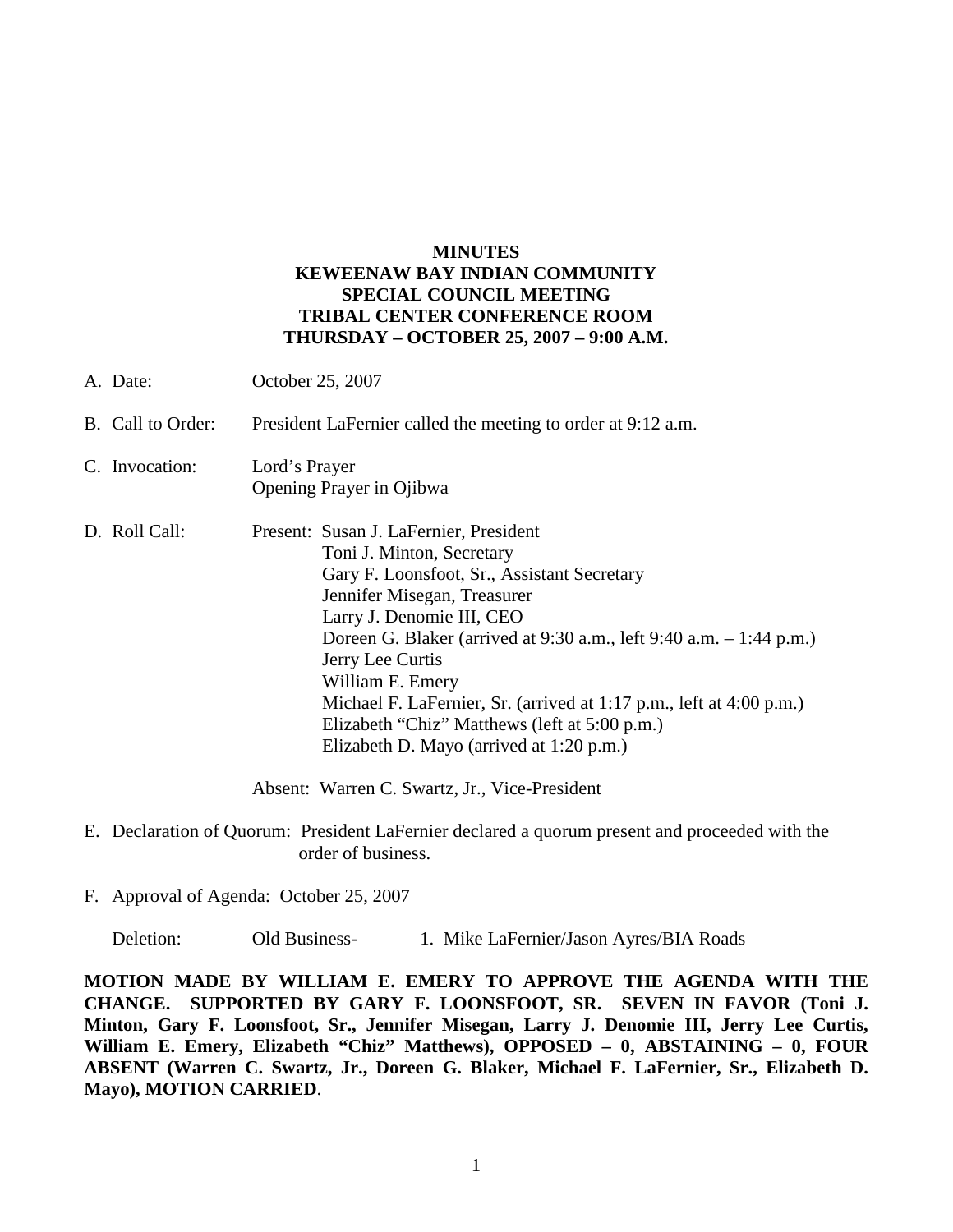- G. For your Information:
	- 1. An invite to the 15th Anniversary of the Keweenaw National Historical Park on Oct. 27, 2007
	- 2. A copy of the Native American Report October Issue
	- 3. Upcoming VOIGT Task Force Meeting November 1, 2007 at KBIC 10:00 a.m.
- H. Approval of Meeting Minutes:
	- 1. September 14, 2007

**MOTION MADE BY GARY F. LOONSFOOT, SR. TO APPROVE THE SEPTEMBER 14, 2007 MEETING MINUTES WITH THE CHANGES. SUPPORTED BY JENNIFER MISEGAN. SEVEN IN FAVOR (Toni J. Minton, Gary F. Loonsfoot, Sr., Jennifer Misegan, Larry J. Denomie III, Jerry Lee Curtis, William E. Emery, Elizabeth "Chiz" Matthews), OPPOSED – 0, ABSTAINING – 0, FOUR ABSENT (Warren C. Swartz, Jr., Doreen G. Blaker, Michael F. LaFernier, Sr., Elizabeth D. Mayo), MOTION CARRIED**.

2. September 20, 2007

**MOTION MADE BY TONI J. MINTON TO APPROVE THE SEPTEMBER 20, 2007 MEETING MINUTES. SUPPORTED BY JENNIFER MISEGAN. SEVEN IN FAVOR (Toni J. Minton, Gary F. Loonsfoot, Sr., Jennifer Misegan, Larry J. Denomie III, Jerry Lee Curtis, William E. Emery, Elizabeth "Chiz" Matthews), OPPOSED – 0, ABSTAINING – 0, FOUR ABSENT (Warren C. Swartz, Jr., Doreen G. Blaker, Michael F. LaFernier, Sr., Elizabeth D. Mayo), MOTION CARRIED**.

- I. Recognize Scheduled Delegation/Individuals:
	- 1. **9:30 a.m.** Cheryl Dingeldey/Mike Hubert Village of L'Anse Mike Hubert came to introduce himself to the Council. He is the new Village Manager and has been working with the Village for 4 months. He would like to work together with the Council.

Doreen Blaker arrived at 9:30 a.m. – left at 9:40 a.m.

Ron Spruce – He stated his concern regarding deer carcasses on the Pikes Peak Road. This will be referred to Todd Warner.

2. Debbie Parrish/OCC Board of Regents – Tim Shanahan, Donald Funke, Fred Dakota, Jerry Mayo and Sarah Smith, CEO Assistant Debbie had a list of grants that the OCC has. The College staff will have a calendar for the last semester within two weeks. Debbie will email the calendar to Susan LaFernier. Classes end on December 14<sup>th</sup>. Gary Loonsfoot stated that he would like to meet with the faculty and staff and it was decided to meet on October 30<sup>th</sup> at 9:30 a.m. The last report on candidacy was from October 2005. Debbie stated the College is not going to stop the accreditation process, they are going to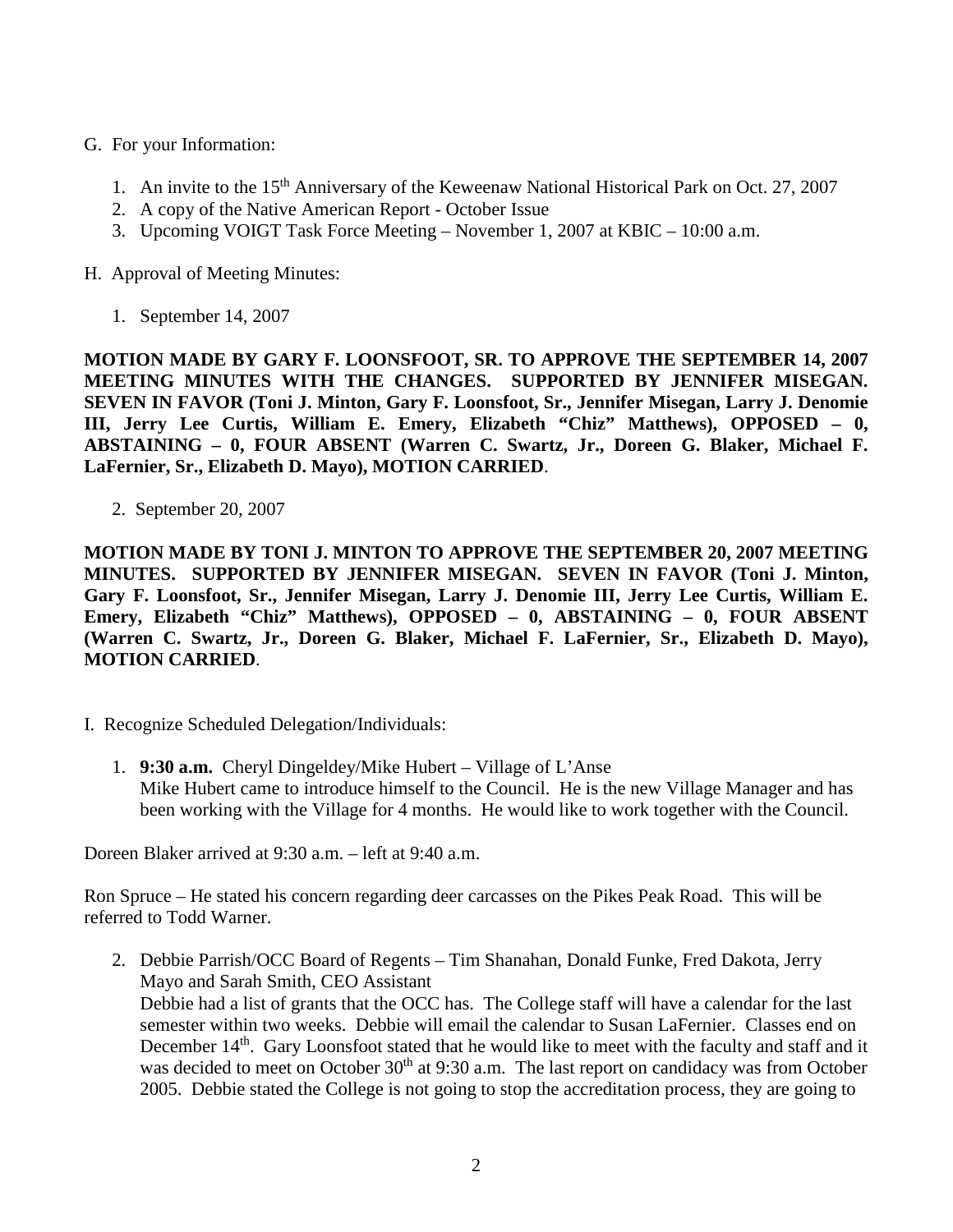seek other funding and continue without Tribal support. Debbie stated the Council may not be able to utilize the facilities. The OCC received a \$400,000 HUD grant for their portion of the College. There is a five-year wait from the date of sign off. Also the USDA grant for \$112,000 for the Post Office renovations need to be reviewed. The Tribe's support was \$444,000.00 last year plus scholarships. \$2.3 million has been spent so far since the college opened.

Break: 10:33 – 10:48 a.m.

## **Recess at 10:49 a.m. – AISES Multicultural Program at KBOCC Gym/Lunch**

Debi Williamson entered and presented the Council with t-shirts, decals, dictionaries, and a draft report on the language preservation plan. She requested the Council give feedback and comments on her report and she will review with the Council at the Saturday, November 3<sup>rd</sup> meeting.

Mike LaFernier arrived at 1:17 p.m.

## **Back in session at 1:17 p.m.**

- J. Closed Session:
	- 1. Jason Ayres FIA Building
	- 2. Jennifer Misegan, Treasurer Donations
	- 3. Larry Denomie, CEO Economic Development
	- 4. Susan J. LaFernier, President
	- 5. John Baker, Attorney

**MOTION MADE BY JERRY LEE CURTIS TO GO INTO CLOSED SESSION AT 1:18 P.M. SUPPORTED BY WILLIAM E. EMERY. EIGHT IN FAVOR (Toni J. Minton, Gary F. Loonsfoot, Sr., Jennifer Misegan, Larry J. Denomie III, Jerry Lee Curtis, William E. Emery, Michael F. LaFernier, Sr., Elizabeth "Chiz" Matthews), OPPOSED – 0, ABSTAINING – 0, THREE ABSENT (Warren C. Swartz, Jr., Doreen G. Blaker, Elizabeth D. Mayo), MOTION CARRIED**.

Elizabeth Mayo arrived at 1:20 p.m.

Doreen Blaker arrived at 1:44 p.m.

Break: 3:05 – 3:23 p.m.

Mike LaFernier left at 4:00 p.m.

Elizabeth Matthews left at 5:00 p.m.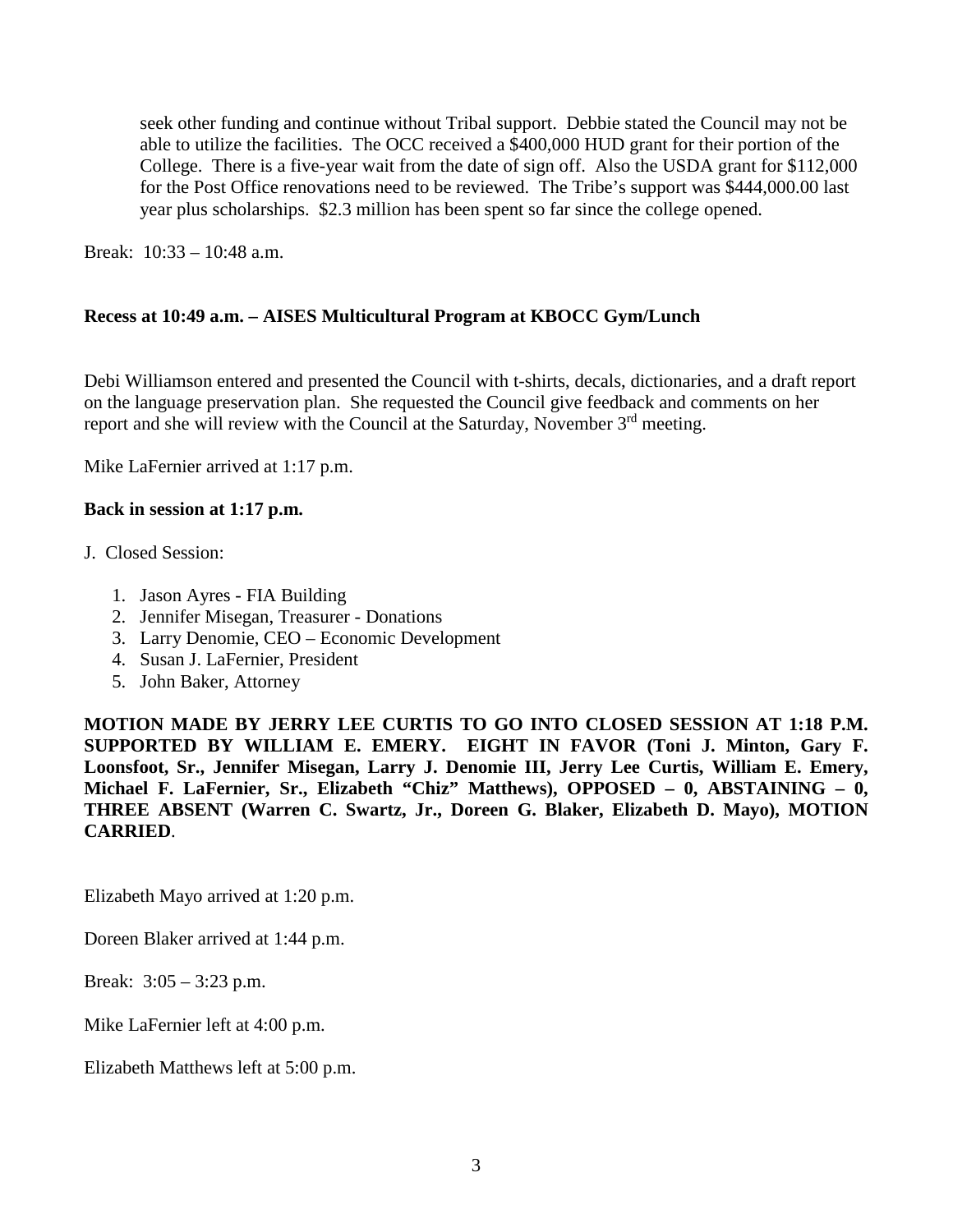**MOTION MADE BY WILLIAM E. EMERY TO GO INTO OPEN SESSION AT 5:15 P.M. SUPPORTED BY GARY F. LOONSFOOT, SR. EIGHT IN FAVOR (Toni J. Minton, Gary F. Loonsfoot, Sr., Jennifer Misegan, Larry J. Denomie III, Doreen G. Blaker, Jerry Lee Curtis, William E. Emery, Elizabeth D. Mayo), OPPOSED – 0, ABSTAINING – 0, THREE ABSENT (Warren C. Swartz, Jr., Michael F. LaFernier, Sr., Elizabeth "Chiz" Matthews), MOTION CARRIED**.

**MOTION MADE BY LARRY J. DENOMIE III TO SET THE JAIL FEES FOR TRIBAL COURT AT THE FOLLOWING: FOR CONSECUTIVE DAYS STAYED AT THE JAIL \$35.00 FOR THE FIRST TWO DAYS AND \$10.00 FOR EVERY NIGHT THEREAFTER. SUPPORTED BY GARY F. LOONSFOOT, SR. SEVEN IN FAVOR (Toni J. Minton, Gary F. Loonsfoot, Sr., Jennifer Misegan, Larry J. Denomie III, Jerry Lee Curtis, William E. Emery, Elizabeth D. Mayo), OPPOSED – 0, ONE ABSTAINING (Doreen G. Blaker), THREE ABSENT (Warren C. Swartz, Jr., Michael F. LaFernier, Sr., Elizabeth "Chiz" Matthews), MOTION CARRIED**.

Jason Ayres – Resolution KB-1574-2007 – Allotted Interest Acquisition L'Anse Township

**MOTION MADE BY GARY F. LOONSFOOT, SR. TO APPROVE RESOLUTION KB-1574- 2007 ALLOTTED INTEREST ACQUISITION IN THE AMOUNT OF \$9382.13. SUPPORTED BY JENNIFER MISEGAN. SIX IN FAVOR (Toni J. Minton, Gary F. Loonsfoot, Sr., Jennifer Misegan, Larry J. Denomie III, Jerry Lee Curtis, William E. Emery), ONE OPPOSED (Elizabeth D. Mayo), ONE ABSTAINING (Doreen G. Blaker), THREE ABSENT (Warren C. Swartz, Jr., Michael F. LaFernier, Sr., Elizabeth "Chiz" Matthews), MOTION CARRIED**.

Donations for October-

**MOTION MADE BY JENNIFER MISEGAN TO APPROVE THE FOLLOWING DONATIONS FOR OCTOBER, \$100.00 FOR THE BARAGA AREA SCHOOLS ELEMENTARY YEARBOOK, \$1000.00 FOR THE BART STUPAK RE-ELECTION CAMPAIGN, \$200.00 FOR THE BETHEL UNITED PENTECOSTAL CHURCH FOR THEIR ANNUAL THANKSGIVING DINNER AND \$7500.00 FOR THE HIGH FIVE MENTORING PROGRAM IN BARAGA COUNTY. SUPPORTED BY TONI J. MINTON. SEVEN IN FAVOR (Toni J. Minton, Gary F. Loonsfoot, Sr., Jennifer Misegan, Larry J. Denomie III, Jerry Lee Curtis, William E. Emery, Elizabeth D. Mayo), OPPOSED - 0, ONE ABSTAINING (Doreen G. Blaker), THREE ABSENT (Warren C. Swartz, Jr., Michael F. LaFernier, Sr., Elizabeth "Chiz" Matthews), MOTION CARRIED.**

**MOTION MADE BY LARRY J. DENOMIE III TO APPROVE THE ASSISTANCE AND CONFIDENTIALITY AGREEMENT WITH THE GREAT LAKES INDIAN FISH AND WILDLIFE COMMISSION. SUPPORTED BY WILLIAM E. EMERY. SEVEN IN FAVOR (Toni J. Minton, Gary F. Loonsfoot, Sr., Larry J. Denomie III, Doreen G. Blaker, Jerry Lee Curtis, William E. Emery, Elizabeth D. Mayo), ONE OPPOSED (Jennifer Misegan), ABSTAINING - 0, THREE ABSENT (Warren C. Swartz, Jr., Michael F. LaFernier, Sr., Elizabeth "Chiz" Matthews), MOTION CARRIED**.